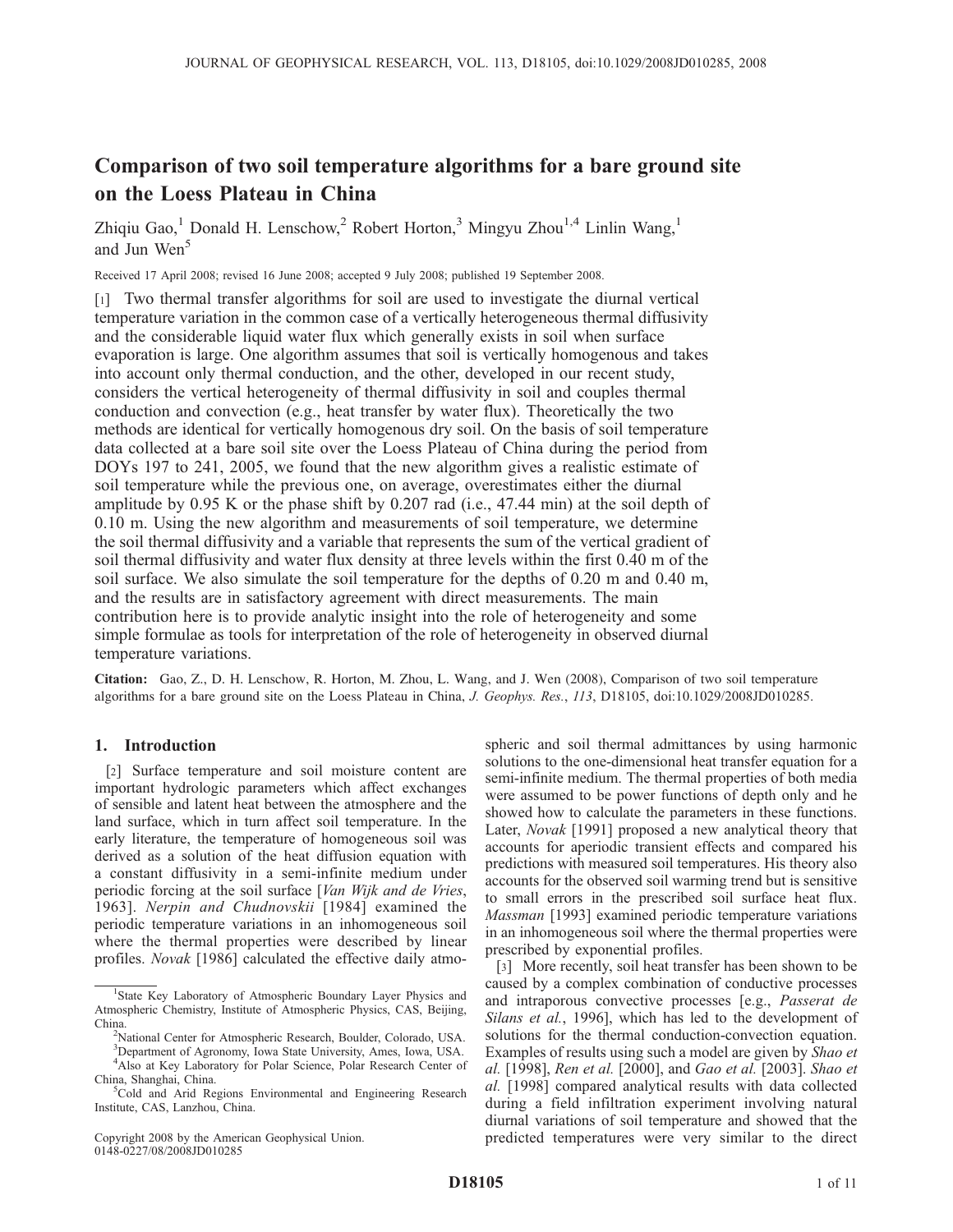measurements. Ren et al. [2000] presented a method to determine soil water flux and pore-water velocity by a heatpulse technique. Their method improved upon earlier methods by reducing distortion of the water flow field and minimizing heat-induced soil water redistribution. Karam [2000] developed a novel thermal wave model based on the wave-like characteristics of periodic heat flow for studying heat transfer in nonuniform soils. Gao et al. [2003] solved analytically the equation for one-dimensional thermal conduction-convection in vertically homogenous soil by applying the harmonic method. Verhoef et al. [1996] examined soil thermal diffusivity at the HAPEX-Sahel site (Africa) by using five methods and Verhoef [2004] presented a method to estimate thermal inertia (the soil capacity times the square root of the soil thermal diffusivity) remotely from micrometeorological measurements. Massman and Frank [2004] measured soil temperatures and heat fluxes at several soil depths before, during, and after a controlled surface burn at Manitou Experimental Forest (southern Colorado, USA) to evaluate its effects on the soil's thermophysical properties (thermal conductivity and volumetric specific heat capacity). During the burn the soil was heated to over  $400^{\circ}$ C at a depth of 0.02 m and to almost  $100^{\circ}$ C at 0.30 m. Relatively high temperatures persisted for several hours to days even over 1 m deep into the soil. They found that soil thermophysical properties, estimated before and after the fire with a new model of periodic heat flow in soils, were not significantly changed between the times shortly after sensor installation (October 2001) and 1 month after the fire (February 2002). Furthermore, Massman et al. [2008] examined long-term changes in the soil temperature and heat fluxes resulting from fire by developing and using an analytical model of the daily and annual cycles of soil heating and cooling. Their modeling results suggest that under dry soil conditions typical of the experimental forest, the amplitudes of the daily and seasonal cycles of soil heating/cooling in the fire-affected soils greatly exceeded those in the soils unaffected by fire for several months to years following the fire and that these effects propagate to depths exceeding a meter. These studies typify the latest developments in determining soil temperature distribution.

[4] Recently, *Holmes et al.* [2008] applied two field data sets to models of near-surface soil temperature profiles in bare soil. They showed that the commonly used solutions to the heat flow equations by *Van Wijk and de Vries* [1963] perform well when applied to deeper soil layers, but resulted in large errors when applied to near-surface layers, where more extreme variations in temperature occur. Their explanation is that these approaches do not consider heat sources or sinks below the surface.

[5] The land-air interaction over the Loess Plateau located in midwestern China affects the weather and climate in northwest China [Wang, 2004]. In the Simple Biosphere Model 2 (hereinafter, referred to as SiB2) which has been frequently used in GCMs [Randall et al., 1996] for estimating global land surface turbulent fluxes, soil surface temperature is calculated by using the surface energy balance equation, i.e., the force-restore method. After soil surface temperature is determined and taken as the upper boundary condition, soil temperature in deeper layers is estimated by using the traditional thermal conduction equation where the soil thermal diffusivity is parameterized by using soil volumetric water content [Sellers et al., 1996] and the impact of vertical water flux on soil temperature is neglected. Few presentations have been made regarding soil thermal properties and temperature distribution in bare soil on the Loess Plateau. To satisfy these needs, this paper quantifies the soil heat diffusivity over the Loess Plateau, and compares two algorithms for estimating soil temperature using the data collected during the Loess Plateau land surface process field Experiment (LOPEX) in 2005. The first algorithm, widely used in the early literature, assumes that soil is vertically homogenous and takes into account only thermal conduction. The other algorithm, developed from the work by *Gao et al.* [2003], considers the vertical heterogeneity of thermal diffusivity in soil and couples thermal conduction and convection (e.g., heat transfer by water flux).

# 2. Review and Comparison of the Two Algorithms

# 2.1. Classical Thermal Conduction Equation for Soil **Temperature**

[6] Following *Van Wijk and de Vries* [1963], we utilize the fundamental periodic solution of the heat diffusion equation

$$
\frac{\partial T}{\partial t} = k \frac{\partial^2 T}{\partial z^2},\tag{1}
$$

where k is the thermal diffusivity and  $k \equiv \lambda/C_g$  where  $\lambda$  is the thermal conductivity and  $C_g$  is the volumetric heat capacity of the soil. Given the boundary condition at a depth  $z_2$ :  $T \mid_{z=z_2} = \overline{T_2} + A_2 \sin (\omega t - \Phi_2)$  with  $t \geq 0$ , the soil temperature (T) at a depth  $z_1$  can be calculated via

$$
T(z_1,t) = \overline{T_1} + A_2 \exp[-(z_1 - z_2)\alpha] \sin[\omega t - \Phi_2 - (z_1 - z_2)\alpha],
$$
\n(2)

where  $z$  is the vertical coordinate positive downward,  $t$  the time;  $T_1$  and  $T_2$  are the arithmetical averages of the daytime maximum soil temperature and the nighttime minimum soil temperature, and  $A_2$  is half of the difference between the daytime maximum value and the nighttime minimum value for soil depth of  $z_2$ ;  $\omega$  is the angular velocity of the Earth's rotation;  $\Phi_2$  is the initial phase of soil temperatures at depth  $z_2$ , obtained by using the best approach method [Gao et al., 22, obtained by using the best approach inethod [O*do et di.*, 2003]; and  $\alpha \equiv \sqrt{\omega/2k}$ , where  $\alpha^{-1}$  is the damping depth of the diurnal temperature wave. Equation (2) implies that the amplitude of the soil temperature wave exponentially decreases and its phase linearly increases for increasing soil depth. If the mean temperature profile is given, the only unknown parameter is the soil thermal diffusivity.

#### 2.2. Soil Temperature Rate Equation With Vertical Heterogeneity of Soil Thermal Diffusivity Coupled With Thermal Conduction and Heat Transfer by Water Flux

[7] Equation (1) assumes that the soil is vertically homogeneous. But  $k$  can vary (increase or decrease) from the surface downward in a shallow layer for most soils. Equation (1) can therefore be improved as follows:

$$
\frac{\partial T}{\partial t} = \frac{1}{C_g} \frac{\partial}{\partial z} \left( \lambda \frac{\partial T}{\partial z} \right) = \frac{\lambda}{C_g} \frac{\partial^2 T}{\partial z^2} + \frac{1}{C_g} \frac{\partial \lambda}{\partial z} \frac{\partial T}{\partial z}
$$

$$
\approx k \frac{\partial^2 T}{\partial z^2} + \frac{\partial k}{\partial z} \frac{\partial T}{\partial z}.
$$
(1')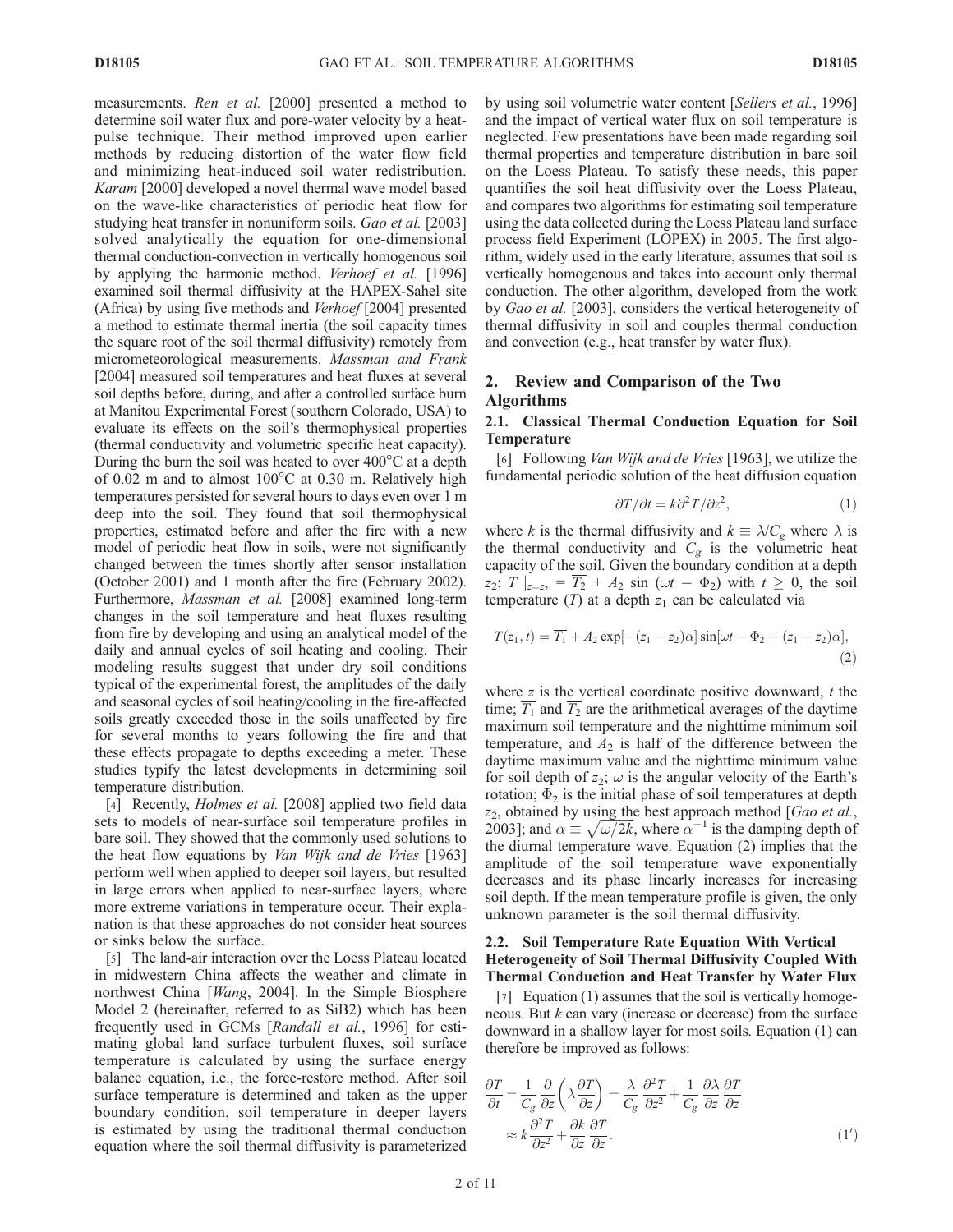or

Neglecting the vertical heterogeneity of  $k$ , Gao et al. [2003] incorporated thermal conduction and convection together as follows:

$$
\frac{\partial T}{\partial t} = k \frac{\partial^2 T}{\partial z^2} - \frac{C_W}{C_g} w \theta \frac{\partial T}{\partial z},\tag{1''}
$$

where w is the liquid flow rate (positive downward) and  $\theta$  is the volumetric water content of the soil.  $C_w$  is the heat capacity of water. These four quantities are assumed independent of z for a thin soil layer in the present work.  $-\frac{C_W}{C_g}w\theta$  was defined as water flux by *Gao et al.* [2003].

 $\begin{bmatrix} 8 \end{bmatrix}$  Combining equations (1') and (1''),

$$
\frac{\partial T}{\partial t} = k \frac{\partial^2 T}{\partial z^2} + W \frac{\partial T}{\partial z},\tag{3}
$$

where,  $W = \frac{\partial k}{\partial z} - \frac{C_W}{C_g} W \theta$ . One can see that w consists of two parts: (1)  $\frac{\partial k}{\partial z}$ , the vertical gradient of soil diffusivity and (2)  $-\frac{C_W}{C_g}$  w $\theta$ , the water flux density. Similar to *Gao et al.* [2003], given the boundary condition mentioned above, the solution to equation (3) is

$$
T(z_1, t) = \overline{T_1} + A_2 \exp[-(z_1 - z_2)\alpha M]
$$

$$
\cdot \sin[\omega t - \Phi_2 - (z_1 - z_2)\alpha N], \tag{4}
$$

where  $M = \frac{\alpha}{\omega} \{ W + \frac{1}{\sqrt{2}} \left[ W^2 + (W^4 + \frac{4\omega^4}{\alpha^4})^{1/2} \right]^{1/2} \}$  and  $N = \sqrt{2} (\frac{\omega}{\alpha}) [W^2 + (W^4 + \frac{4\omega^4}{\alpha^4})^{1/2}]^{-1/2}$ . Comparing equation (4) with equation (2),  $M$  and  $N$  are the additional terms obtained from the solution to equation (3). It must be noted that equation (4) is really not a solution to the equation with variable  $k$  but is expected to adequately approximate the solution over a layer over which  $k$  does not vary too much.

[9] We let  $A_1 = A_2 \exp[-(z_1 - z_2)M]$  and  $\Phi_1 = \Phi_2 +$  $\alpha(z_1 - z_2)N$ . Then  $\Phi_1$  and  $\Phi_2$  are initial phases of soil temperatures at the depths  $z_1$  and  $z_2$ , respectively. Assuming  $z_1 > z_2$  (i.e.,  $A_1 < A_2$  and  $\Phi_1 > \Phi_2$ ), *Gao* [2005] derived the followed equations:

$$
k = -\frac{(z_1 - z_2)^2 \omega \ln(A_1/A_2)}{(\Phi_1 - \Phi_2) \left[ (\Phi_1 - \Phi_2)^2 + \ln^2(A_1/A_2) \right]},
$$
 (5)

$$
W = \frac{\omega(z_1 - z_2)}{\Phi_1 - \Phi_2} \left[ \frac{- (\Phi_1 - \Phi_2)^2 + \ln^2 (A_1/A_2)}{(\Phi_1 - \Phi_2)^2 + \ln^2 (A_1/A_2)} \right]
$$
  
= 
$$
\frac{\omega(z_1 - z_2)}{\Phi_1 - \Phi_2} \left[ \frac{2 \ln^2 (A_1/A_2)}{(\Phi_1 - \Phi_2)^2 + \ln^2 (A_1/A_2)} - 1 \right].
$$
 (6)

#### 2.3. Theoretical Comparison Between the Two Soil Temperature Rate Equations

[10] A comparison between equation (4) and equation (2) shows the following.

[11] 1. The solutions to equations (2) and (4) are identical for vertically homogenous dry soil where  $W = 0$  because  $\partial k$ /  $\partial z = 0$  for vertically homogenous soil and  $-\frac{C_W}{C_g}w\theta = 0$  for dry soil. Applying  $W = 0$  to equation (6) results in

$$
\Phi_2 - \Phi_1 = -\ln(A_2/A_1) = \ln(A_1/A_2) = -(z_1 - z_2)\alpha, \qquad (7)
$$

and applying equation (7) to equation (5) results in

$$
k = (z_1 - z_2)^2 \omega / [2(\Phi_1 - \Phi_2)^2], \tag{8}
$$

$$
f_{\rm{max}}
$$

$$
k = (z_1 - z_2)^2 \omega / [2 \ln^2 (A_1/A_2)].
$$
 (9)

Equations (8) and (9) are the standard equations given by Horton et al. [1983], who called them the phase and amplitude methods, respectively. Equation (8) allows soil thermal diffusivity to be calculated by using the phase difference of soil temperatures at two depths, and equation (9) shows that soil thermal diffusivity can be calculated from the amplitude ratio of soil temperatures at two depths. Because  $A_1 \neq A_2$ ,  $\Phi_1 \neq \Phi_2$  and  $z_1 \neq z_2$ ,  $k > 0$  always, equations  $(7)$  –  $(9)$  imply that for vertically homogenous dry soil: (1) the phase shift is equal to the logarithm of the amplitude ratio of soil temperatures at two depths; (2) thermal conduction still occurs whereas convection does not; and  $(3)$  soil thermal diffusivity  $k$  can be determined using either amplitudes or phases of soil temperatures collected at two depths.

[12] 2. Equation (2) shows that for any vertically homogenous dry soil layer of thickness  $(z_1 - z_2)$ :  $\Phi_2$  –  $\Phi_1 = \ln (A_1/A_2) = -\alpha (z_1 - z_2)$ . However, for a soil layer where  $W \neq 0$ , equation (4) gives  $\ln (A_1/A_2) = -(z_1 - z_2)\alpha M$ and  $\Phi_2 - \Phi_1 = -(z_1 - z_2)\alpha N$ . When  $W > 0$ , ln  $(A_1/A_2) < \Phi_2$  –  $\Phi_1 < 0$ , and when  $W < 0$ ,  $0 > \ln (A_1/A_2) > \Phi_2 - \Phi_1$ .

[13] 3. For  $W > 0$ , if soil thermal diffusivity is estimated from equation (8) to be, say,  $k_1$ , it will be overestimated. Equation (2) therefore will overestimate the soil temperature Equation (2) increase  $0 > -(z_1 - z_2)\sqrt{\omega/2k_1} > -(z_1 - z_2)\alpha M$ . Physically, this is easy to understand. For example, for a vertically homogenous wet soil layer with significant evaporation at the soil surface at noon during clear days, the warm liquid water stored near the surface will evaporate and the cold liquid water beneath will flow upward toward the surface, so the surface layer will become cooler [Gao, 2005]. Equation (2) does not account for this process, so it will generate a warmer surface layer under these conditions.

[14] 4. If k is estimated from equation (9) to be, say,  $k_2$ , it will be underestimated. Equation (2) will overestimate the phase shift of soil temperature, because the inequality, the phase shift of solid emperature, because the mequanty,<br> $-(z_1 - z_2)\sqrt{\omega/2k_2} < -(z_1 - z_2)\alpha N < 0$ , will always hold whether  $W > 0$  or  $W < 0$ .

#### 3. Field Experiments

[15] The data used here were collected at a bare soil site on the Loess Plateau during an intensive observation period from DOYs 197 to 241 in LOPEX in 2005. This site, designed for quantifying the land-atmosphere interaction at the bare soil surface, was located at  $106.42^{\circ}E$ ,  $35.35^{\circ}N$  at an altitude of 1592 m in Pingliang county of Gansu Province in western China. The ground surface was bare, flat and homogeneous. The soil at the site was predominantly medium loam with a high proportion of silt. The site is located within a semiarid climate zone. The maximum air temperature was 307 K and the lowest was 249 K, the annual air temperature and precipitation were 279 K and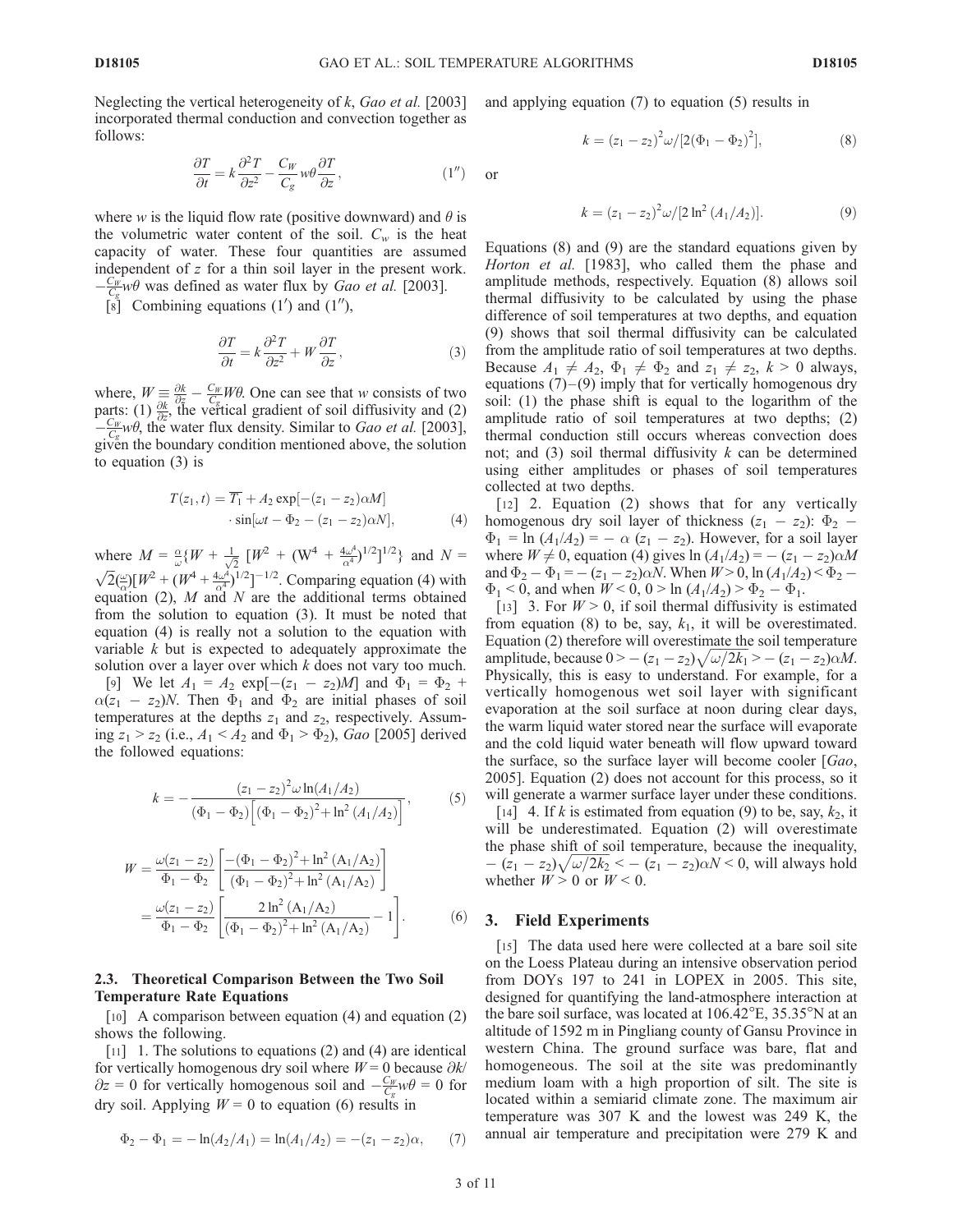

Figure 1. Temporal variations of soil temperature (K) measured at depths of 0.05 m, 0.10 m, 0.20 m, and 0.40 m at a bare soil site on the Loess Plateau from DOY 197 through DOY 241, 2005.

510 mm with 2425 hours of sunshine, and 170 frost-free days per year all averaged over the last 50 years [Wei et al., 2005].

[16] Soil temperature and volumetric water content were measured at 0.05 m, 0.10 m, 0.20 m, and 0.40 m depth, and all of the sensor outputs were recorded and averaged over 10 min intervals, by Campbell (Campbell Scientific Inc.) TCAV-averaging Soil Thermocouple Probes and CS615 Soil Moisture Reflectometers, respectively.

[17] Standard micrometeorological measurements were also made at the site, including four radiation components, wind speed, wind direction, air temperature, air relative humidity, air pressure and precipitation. We do not include the micrometeorological measurements here for brevity.

#### 4. Results and Discussion

[18] Figure 1 shows the diurnal variation in soil temperatures measured at 0.05 m, 0.10 m, 0.20 m, and 0.40 m depths at the bare soil site throughout the experimental period. The diurnal cycle at shallow depth is larger than that at greater depths so that the soil temperature at a shallow level was higher (lower) than that at a deeper level in daytime (nighttime). Only the soil temperature collected at 0.05 m changed in response to the intermittent cloudiness. The maximum (minimum) soil temperature reached 311.13 K (284.66 K) at 0.05 m depth during the experimental period. The amplitude of the soil temperature cycle decreased and the phase of the soil temperature shifted ahead when the soil depth increased. Figure 1 also shows that the soil vertical temperature gradient reached 191.20 K  $m^{-1}$ for the soil layer from 0.05 to 0.10 m at 1445 local time (hereinafter referred to as LT) on DOY 204 at this site. Such large vertical temperature gradients generally exist in soil with a bare surface owing to large daytime solar heating. This is the nature of the uncultivated areas on the Loess Plateau.

[19] *Heusinkveld et al.* [2004] directly measured the soil temperature distribution in a sandy desert belt situated northwest of Negev, Israel, and showed that the amplitude of the diurnal variation at 0.10 m depth was larger than 7 K. The amplitude of diurnal variation reached 10.5 K and 5.5 K respectively at 0.05 m and 0.10 depths at our site. The diurnal variation of soil temperature amplitude rapidly decreased with increasing depth and it was almost constant at 0.40 m depth.

[20] Figure 2 is same as Figure 1 but for soil volumetric water content. The abrupt increases in soil volumetric water content at 0.05 m depth occurred at the moment when precipitation occurred. The gaps in Figures 1 and 2 are caused by problems in the collection equipment.

# 4.1. Estimates of Soil Thermal Diffusivity  $k$ and the Sum $(W)$  of the Vertical Gradient of Soil Thermal Diffusivity and Water Flux Density

[21] In reality, the soil temperature distribution depends on many factors, such as absorbed radiation energy, cloud cover, and some internal physical processes [Gao et al., 2003]. In our analysis above, for simplicity, we assumed the soil temperature varies sinusoidally. After using a 2-hour smoothing technique for soil temperature measured at a depth of 0.05 m, we applied the sine function,  $T_2 = T_2 + A_2$  $\sin (\omega t - \Phi_2)$ , to best approximate the curve of soil temperature collected at the depth of 0.05 m, and applied the sine function,  $T_1 = \overline{T_1} + A_1 \sin(\omega t - \Phi_1)$ , to approximate the curve of soil temperature collected at the depth of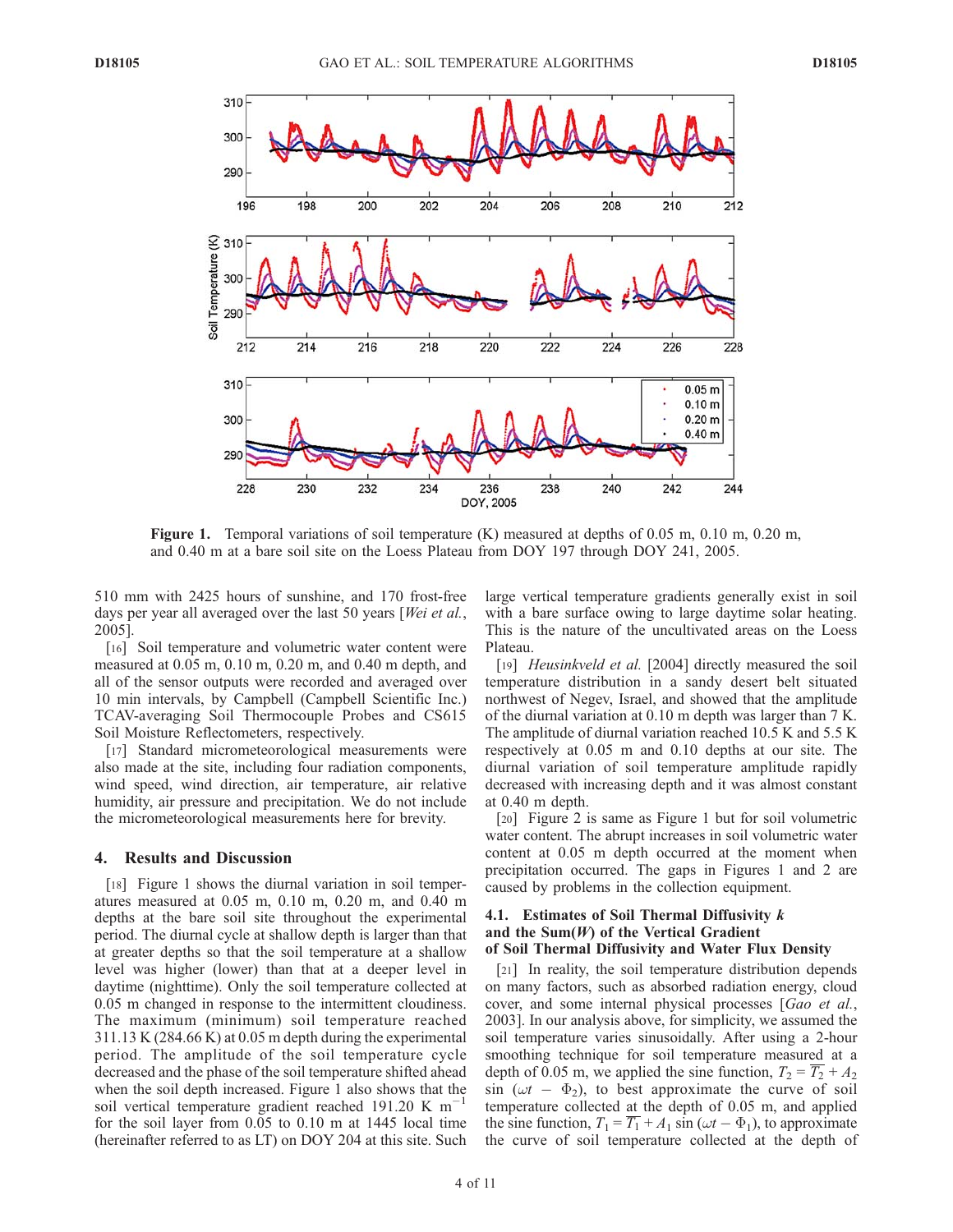

Figure 2. Temporal variations of soil volumetric water content  $(m^3 m^{-3})$  measured at depths of 0.05 m, 0.10 m, 0.20 m, and 0.40 m at a bare soil site on the Loess Plateau from DOY 197 through DOY 241, 2005.

0.10 m for each day, respectively. The temporal variations of k and W are therefore obtained by using equations  $(5)$  and (6) for three soil layers: from 0.05 m to 0.10 m, from 0.10 m to 0.20 m, and from 0.20 m to 0.40 m in Figure 3. On average for the three layers,  $k = 3.70 \times 10^{-7} \text{ m}^2 \text{ s}^{-1}$  $, k =$ 6.54  $\times$  10<sup>-7</sup> m<sup>2</sup> s<sup>-1</sup>, and k = 2.55  $\times$  10<sup>-7</sup> m<sup>2</sup> s<sup>-1</sup>, respectively. It is obvious that  $k$  is vertically heterogeneous; it first increases just below the surface and then decreases dramatically downward at our site. As shown above,  $k$  is determined by using equation (5) where the amplitudes and phases of soil temperature measured at two depths are used, which means that equation (5) assumes obvious diurnal variations in soil temperatures at two depths. Figure 1 shows that the diurnal variation in soil temperature at 0.4 m depth is not significant. The complication of determining the amplitude and phase of soil temperature at this depth would cause uncertainties in  $k$  regardless of how carefully it was estimated. Garratt [1992] presented some representative values of thermal diffusivity. The values obtained here for the top two layers are close to his value for thermal diffusivity of clay soil with a volumetric soil water content of 20% (5.2  $\times 10^{-7}$  m<sup>2</sup> s<sup>-1</sup>).

[22] For this same case,  $W = 1.65 \times 10^{-6}$  m s<sup>-1</sup>,  $W =$  $1.01 \times 10^{-6}$  m s<sup>-1</sup>, and  $W = -2.40 \times 10^{-6}$  m s<sup>-1</sup>. As given above,  $W = \partial k / \partial z - (C_W / C_g) w \theta$ , where w is usually expected to be only a few millimeters per day of evaporation flux, and the soil water flux,  $(C_W/C_g)w\theta$ , responds to the evaporation boundary condition so one can also expect only a few millimeters per day soil water flux. Thus,  $(C_W/C_g)w\theta$  is about half of  $\partial k/\partial z$ , and  $\partial k/\partial z$  is the main contributor to W.

[23] Shao et al. [1998] assumed that water flux density (W) is periodic,

$$
\frac{\partial T}{\partial t} = k \frac{\partial^2 T}{\partial z^2} + [a + b \sin(\omega t)] \frac{\partial T}{\partial z},\tag{10}
$$

where  $a$  and  $b$  are constants with dimensions of  $W$ , and derived an analytical solution to the problem. In their work, there were two separate integral processes incorporated in the analytical solution and the method requires not only the soil surface temperature, but also the initial soil temperature profile, which would complicate its use in numerical models. Our analytical solution (i.e., equation (4)) is more practical, as it requires only soil surface temperature.

[24] Because  $W \neq 0$  for our site and the previous method (i.e., equation (2)) does not account for  $W$ , we expect that the new method (i.e., equation (4)) is better than the previous method for modeling soil temperature at our site.

[25] Figure 4 shows the variations of soil thermal diffusivity k and W with the volumetric soil water content  $\theta$ . We see that neither  $k$  nor W change over a narrow range of volumetric soil water content. Verhoef et al. [1996] found that  $k$  increased with increasing volumetric soil water content for the data collected during the HAPEX-Sahel experiment in 1992. Gao [2005] found that both  $k$  and W increased with increasing volumetric soil water content for the data collected during the GAME/Tibet experiment in 1998. Our results are not the same as with the Tibetan prairie case because the change in soil heat diffusivity with depth is influenced by the soil water content profile as well as soil texture, and the soil contains a quite large percentage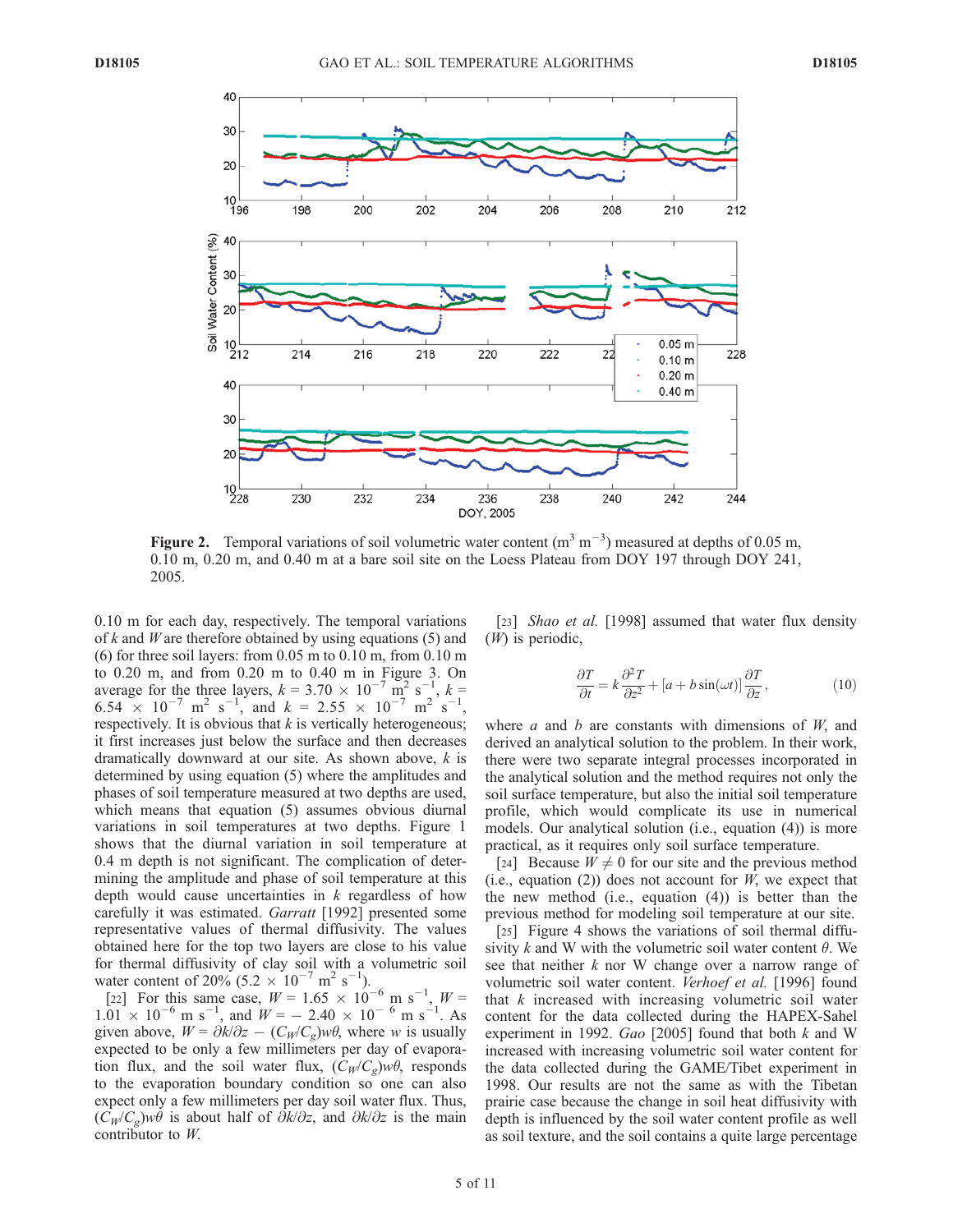

**Figure 3.** Temporal variation of (a) soil thermal diffusivity  $k(m^{-2} s^{-1})$  and (b)  $W = \frac{\partial k}{\partial z} - \frac{C_W}{C_g} w \theta$  (m s<sup>-1</sup>) at a bare soil site on the Loess Plateau from DOY 197 through DOY 241, 2005.



**Figure 4.** Variation of (a) soil thermal diffusivity k (m<sup>2</sup> s<sup>-1</sup>) and (b)  $W = \frac{\partial k}{\partial z} - \frac{C_W}{C} \psi(\theta)$  (m s<sup>-1</sup>) with volumetric soil water content  $\theta$  (%) at a bare soil site on the Loess Plateau from DOY<sup>\*</sup>197 through DOY 241, 2005.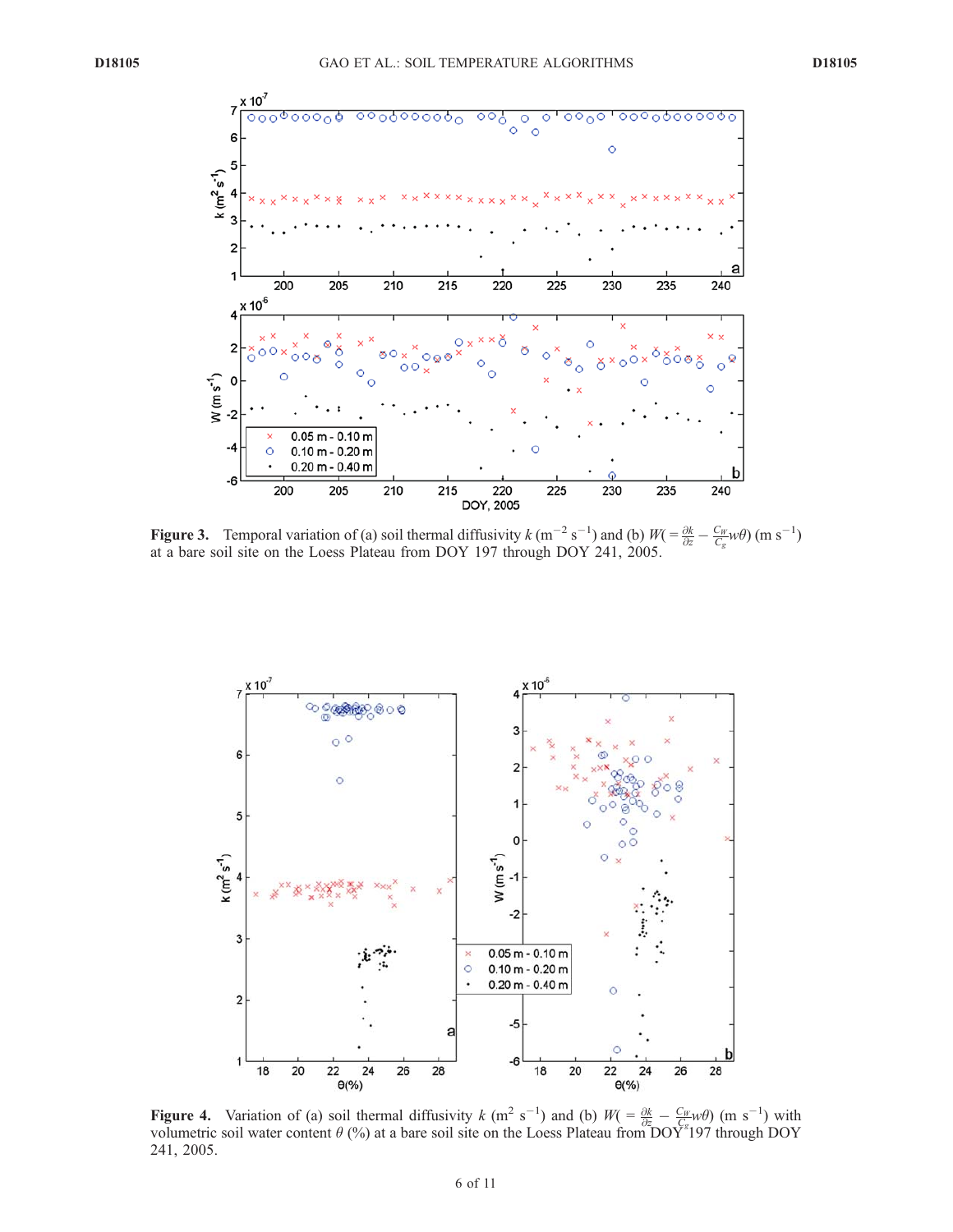

Figure 5. Comparisons of the observed temperature at a depth of 0.10 m from DOY 197 to DOY 241, 2005, with soil temperature modeled by using: (1) equation (4), where k and W are calculated with equations (5) and (6); (2) equation (2) where k is calculated with equation (8) and  $W = 0$ ; and (3) equation (2) where k is calculated with equation (9) and  $W = 0$ .

of roots at the Tibetan site which is very different from the soil on the Loess Plateau.

# 4.2. Comparison Between the Logarithmic Amplitude Attenuation  $ln(A_1/A_2)$  and the Phase Shift  $\Phi_2 - \Phi_1$

[26] For the study period, the logarithmic amplitude attenuation,  $ln(A_1/A_2) = -0.60$ , and phase shift  $\Phi_2 - \Phi_1 =$  $-0.48$ . The fact that  $ln(A_1/A_2) < \Phi_2 - \Phi_1$  illustrates the problem of using equation (2) for modeling soil temperature at this site because equation (2) assumes  $ln(A_1/A_2) = \Phi_2 - \Phi_1$ . In fact,  $ln(A_1/A_2) < \Phi_2 - \Phi_1$  agrees with the theoretical analysis (for  $W > 0$ ) given in section 2.3 above.

#### 4.3. Comparison of Two Methods for Modeling of Soil Temperature

[27] Because both  $k$  (i.e., soil thermal diffusivity) and  $W$ (i.e., the sum of the vertical gradient of soil thermal diffusivity and water flux density) are determined, soil temperature at a depth of 0.10 m can be modeled by using soil temperature measured at 0.05 m depth in equation (4). In reality, the soil temperature contains many harmonic waves. We simply assumed that soil temperature measured at the 0.05 m depth has a single sinusoidal component, because it helps us obtain an analytical solution (i.e., equation (4)). To avoid possible serious errors introduced by this assumption, we separated the process of modeling soil temperature at 0.10 m depth by using equation (4) in two steps as follows: (1) shifting the phase of soil temperature measured at 0.05 m depth by  $-(z_1 - z_2)\alpha N$ , and (2) multiplying the magnitude of soil temperature measured at 0.05 m depth by exp (-  $(z_1 - z_2)\alpha M$ ). The results are given in Figure 5. Overall, equation (4) generates a realistic soil temperature amplitude for the daytime. However, equation (4) underestimates the soil temperature during the period from 1800 LT to 0800 LT, and a noteworthy difference (up to 1.3 K) between the measurements and the model output occurred around 0200 LT for all days in our research period. This underestimation was also encountered by Lin [1980]. The reasons are complicated, because the model results depend on the initial soil moisture content, hydraulic conductivity and hydraulic potential gradient. In equation (4) we applied the observed soil temperature shift of  $-0.48$  rad in evaluations of k and W.

[28] We also model soil temperature at 0.10 m depth by using equation (2) where *W* is neglected. Because  $\ln (A_1/A_2)$  $A_2$ )  $\neq \Phi_2 - \Phi_1$ , there are two options (i.e., equation (8) or equation (9)) for determining k, leading to  $k = 3.94 \times$  $10^{-7}$  m<sup>2</sup> s<sup>-1</sup>, and k = 2.44  $\times 10^{-7}$  m<sup>2</sup> s<sup>-1</sup>, respectively. The corresponding values of soil temperature modeled by using these two values of  $k$  are also given in Figure 5. Comparison of modeled results against the direct measurement shows the following.

[29] 1. When k was estimated to be  $3.94 \times 10^{-7}$  m<sup>2</sup> s<sup>-1</sup> by using equation (8), equation (2) overestimates soil temperature amplitude by 0.95 K on average for our experimental period, but makes a realistic estimate of the soil temperature phase shift as shown in Figure 5. Using equation (8) to determine k implies forcing ln  $(A_1/A_2)$  to be equal to  $\Delta\Phi \ (\equiv \Phi_2 - \Phi_1)$ , which overestimates the soil temperature amplitude. To better show the difference between model outputs and measurements, we plot the results for a clear day, DOY 204, in Figure 6. Further, the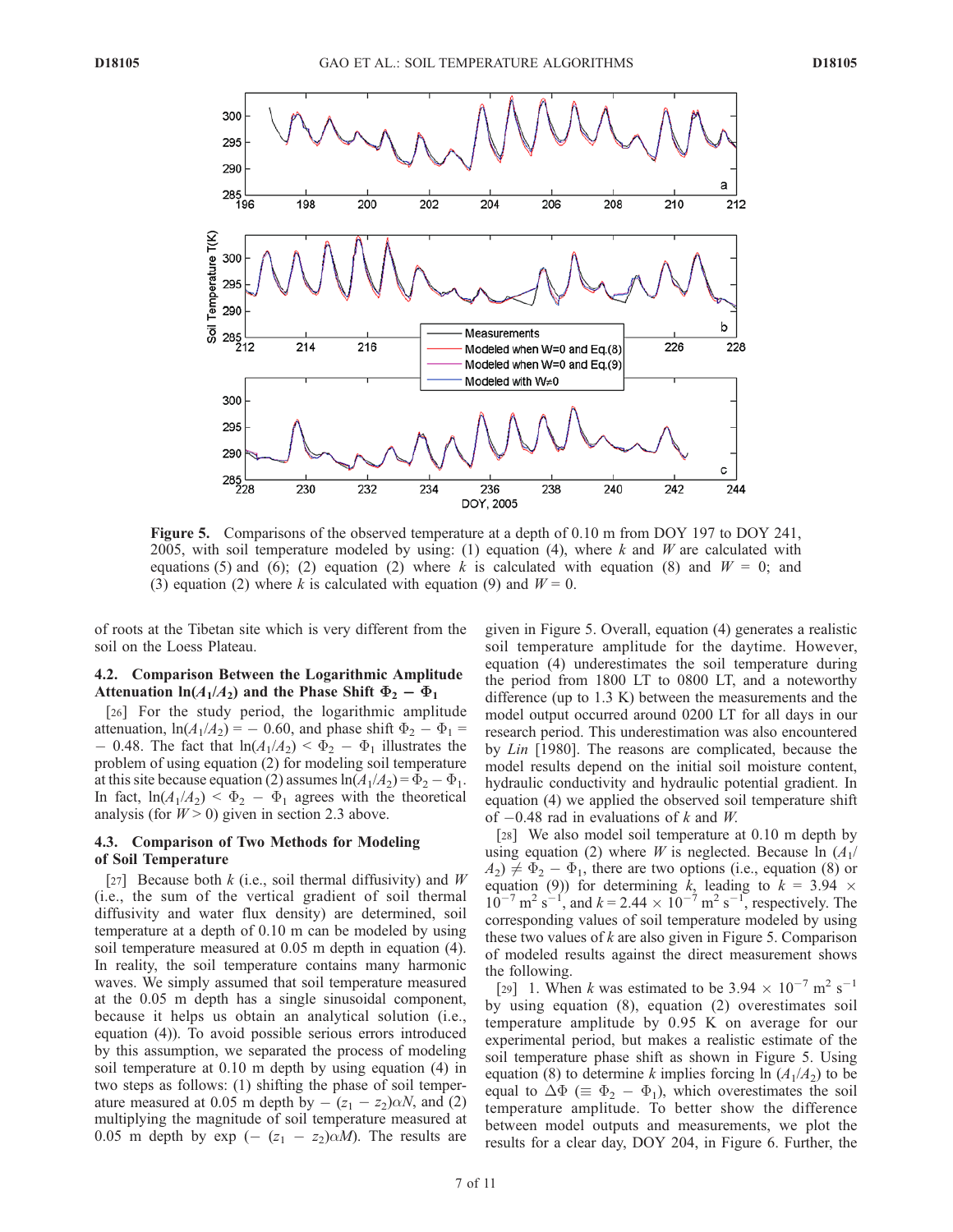

Figure 6. Comparison of the observed temperature at a depth of 0.10 m on DOY 204, 2005 with soil temperature modeled by using: (1) equation (4) where k and W are calculated with equations (5) and (6); (2) equation (2) where k is calculated with equation (8) and  $W = 0$ ; and (3) equation (2) where k is calculated with equation (9) and  $W = 0$ .

variations of k and W against ln  $(A_1/A_2)$  are given in Figure 7. It is obvious that when  $\Delta\Phi$  is fixed to be -0.48 rad, k (W) increases (decreases) with increasing ln  $(A_1/A_2)$  under the condition ln  $(A_1/A_2)$  < - 0.48. When ln  $(A_1/A_2)$  reaches  $-0.48$ ,  $W = 0$  and k reaches the maximum value of 3.94  $\times$  $10^{-7}$  m<sup>2</sup> s<sup>-1</sup>. We also plot the results (open circles) of  $k$  and  $W$  for the experimental period obtained by using equations (5) and (6) in Figure 7. Comparing the average  $k = 3.70 \times 10^{-7}$  m<sup>2</sup> s<sup>-1</sup>) with  $k = 3.94 \times 10^{-7}$  m<sup>2</sup> s<sup>-1</sup>) obtained by using equation (8) shows that equation (8) overestimates  $k$ , directly causing an overestimate in the soil temperature amplitude from equation (2).

[30] 2. When k was estimated to be 2.44  $\times$  10<sup>-7</sup> m<sup>2</sup> s<sup>-1</sup> by using equation (9), equation (2) reasonably estimates the soil temperature amplitude, but overestimates the phase shift of 0.207 rad ( $\approx$ 47.44 min) as shown in Figures 5 and 6. Using equation (9) to determine k implies forcing  $\Delta\Phi$ to be equal to  $ln(A_1/A_2)$ , which overestimates the soil temperature phase shift of  $\Delta \Phi$  -  $ln(A_1/A_2)$  = 0.207 rad. To help understand this result, the variations of  $k$  and  $W$ against  $\Delta\Phi$  are given in Figure 8. It is obvious that when  $ln(A_1/A_2)$  is fixed to be  $-0.60$ , both k and W increase with increasing  $\Delta\Phi$ . When  $\Delta\Phi$  is decreased to  $-0.60$ ,  $W = 0$  and  $k = 2.44 \times 10^{-7}$  m<sup>2</sup> s<sup>-1</sup>. We also plot the averaged results of  $k (= 3.70 \times 10^{-7} \text{ m}^2 \text{ s}^{-1})$  and  $W(= 1.65 \times 10^{-6} \text{ m s}^{-1})$ obtained by using equations (5) and (6) in Figure 8. Comparing the average  $k (= 3.70 \times 10^{-7} \text{ m}^2 \text{ s}^{-1})$  with  $k (= 2.44 \times 10^{-7} \text{ m}^2 \text{ s}^{-1})$  $10^{-7}$  m<sup>2</sup> s<sup>-1</sup>) obtained by using equation (9) shows that equation  $(9)$  underestimates k, directly causing an overestimate of the phase shift of soil temperature from equation (2).

# 4.4. Modeling Soil Temperatures for Two Deeper Layers

[31] As mentioned above, k is estimated to be 6.54  $\times$  $10^{-7}$  m<sup>2</sup> s<sup>-1</sup> and 2.55  $\times$  10<sup>-7</sup> m<sup>2</sup> s<sup>-1</sup>, and *W* is estimated to be 1.01  $\times$  10<sup>-6</sup> m s<sup>-1</sup> and -2.40  $\times$  10<sup>-6</sup> m s<sup>-1</sup> (where minus means that  $\partial k/\partial z < 0$ ) by using equations (5) and (6) for the two soil layers:  $0.10 - 0.20$  m, and  $0.20 - 0.40$  m in depth, respectively. It is obvious that both  $k$  and  $W$  changed significantly with increasing soil depth. We also model the soil temperature at 0.20 m and 0.40 m depths using equation (4), and the results are in satisfactory agreement with direct measurements as shown in Figure 9.

[32] We recommend using equation (4) instead of equation (2) for estimating soil temperature. However, when equation (4) is applied in land surface models,  $M$  and  $N$  (or equivalently  $k$  and  $W$ ) are difficult to obtain. This problem also occurs in obtaining k from current land surface models, such as SiB2 where  $W$  is not used. To solve this problem, SiB2 parameterizes k by using soil volumetric water content [Sellers et al., 1996]. We here physically characterize M and N (or equivalently k and  $W$ ) to aid in future work. Furthermore, the latest land surface model, the Common Land Model (CLM) from NCAR, uses a layered numerical soil scheme which allows for heterogeneity imposed by vertical variation of porosity, texture, and soil moisture in the terms of the diffusion equation [Dai et al., 2003].

# 5. Conclusions

[33] Two algorithms for soil temperature estimation have been theoretically analyzed and experimentally compared.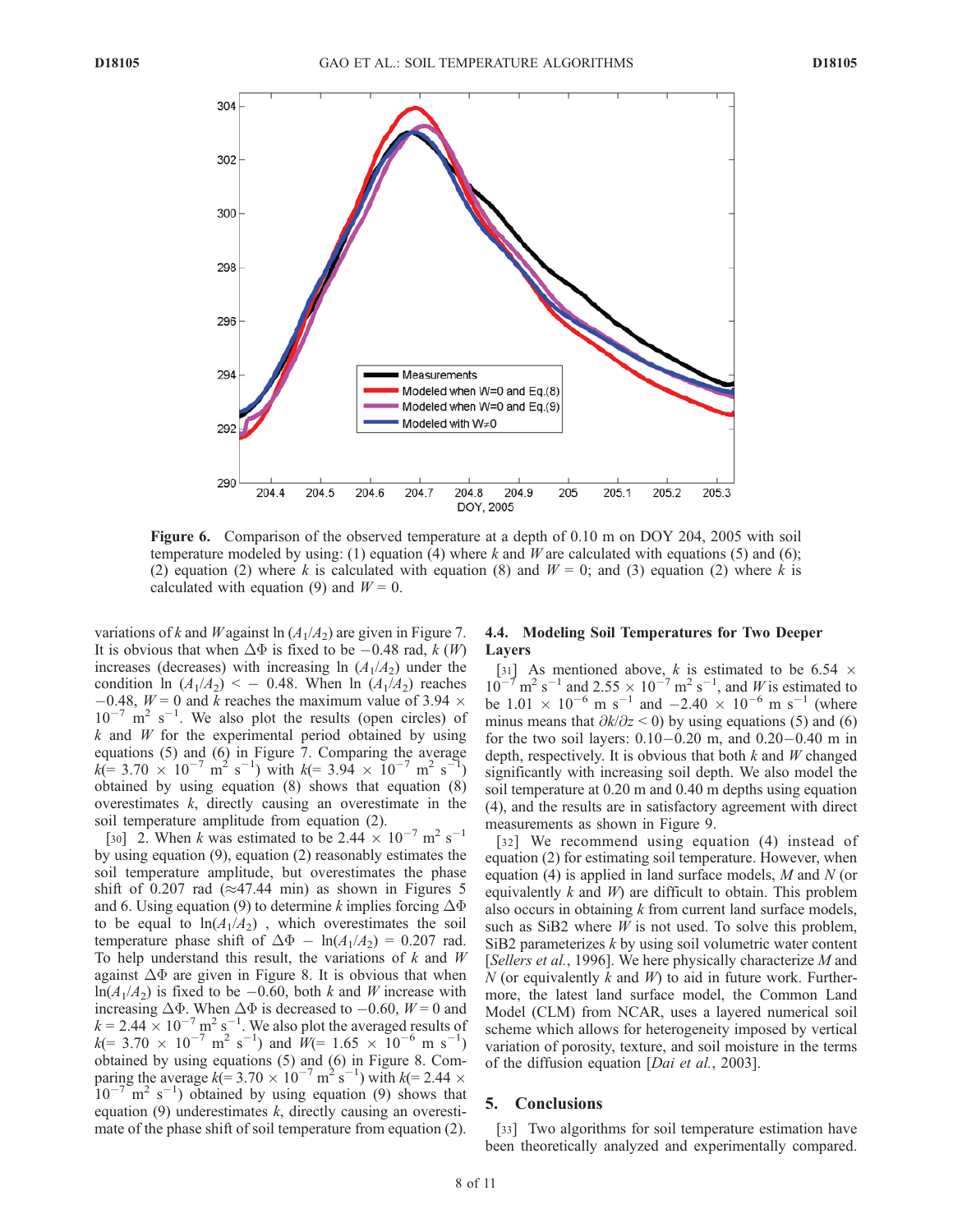

**Figure 7.** Variation of (a) soil thermal diffusivity k (m<sup>2</sup> s<sup>-1</sup>) and (b)  $W = \frac{\partial k}{\partial r}$  $\frac{\partial k}{\partial z} - \frac{C_W}{C_g} w \theta$  (m s<sup>-1</sup>  $\binom{1}{1}$  versus  $ln(A_1/A_2)$  when the soil temperature phase shift  $\Delta\Phi$  (rad) is fixed to be -0.48.

The traditional algorithm assumes that soil is vertically homogenous and takes into account only thermal conduction, whereas the new algorithm considers the vertical heterogeneity in soil and incorporates the impact of upward thermal convection (i.e., water transport) on soil temperature. The main shortcoming of the traditional algorithm is that it overestimates both the amplitude and the phase shift of the soil temperature when the vertical gradient of soil



**Figure 8.** Variations of (a) soil thermal diffusivity k (m<sup>2</sup> s<sup>-1</sup>) and (b)  $W = \frac{\partial k}{\partial z} - \frac{C_W}{C_g} w \theta$  (m s<sup>-1</sup>) against soil temperature phase shift  $\Delta\Phi$  (rad) when  $\ln(A_1/A_2)$  is fixed to be -0.60.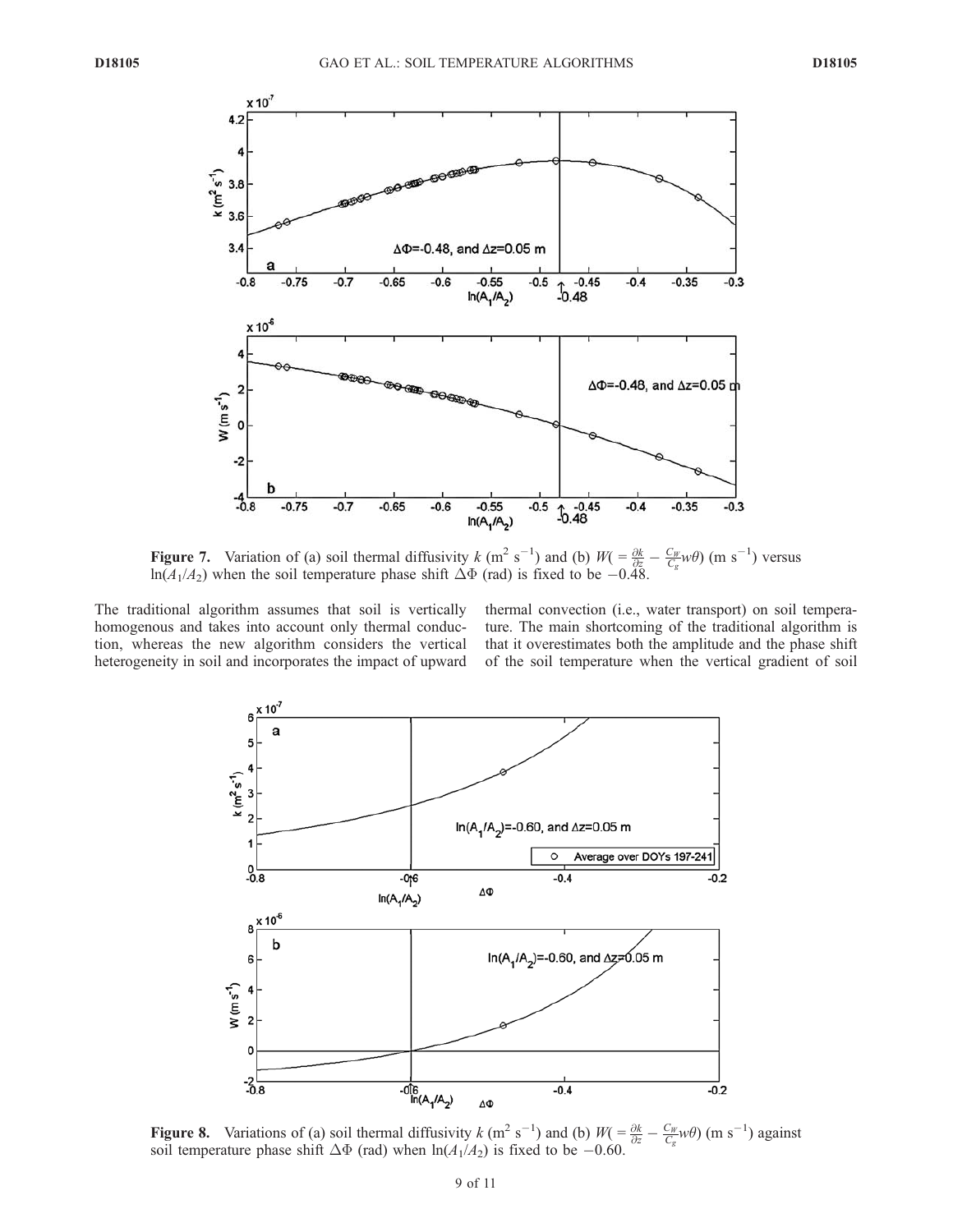

Figure 9. Comparison of soil temperature modeled by using equation (4) where  $(W \neq 0)$  with the observed temperatures at two depths, 0.20 and 0.4 m, from DOY 197 to DOY 241, 2005.

thermal diffusivity is large, and/or vertical water movement in the soil is not negligible. The traditional method produces a realistic estimate of soil temperature only for vertically homogenous dry soils.

[34] The analytical procedure proposed here to examine  $k$ and W should help in coupling soil water and heat numerical procedures in hydrologic models. The results show that the modeled soil temperature is very sensitive to soil thermal diffusivity and to its vertical gradient. For the study site, the results show that  $k$  and  $W$  decrease with increasing soil depth.

[35] We found that the new model gives better agreement with observations on the Loess Plateau in China than the traditional model. Further testing of this algorithm over other types of land surfaces is in progress.

[36] Acknowledgments. This study was supported by MOST (2006CB403600, 2006CB400500, 2005DIB3J114, and 2006BAB18B05), by CMA (GYHY(QX)2007-6-5), by NSFC (40575007), and by the Centurial Program sponsored by the Chinese Academy of Sciences. This study was also supported by the Hatch Act and State of Iowa funds. The LOPEX05 field campaign was supported by the Centurial Program sponsored by the Chinese Academy of Sciences (2004406) and the field station foundation of the Chinese Academy of Sciences. The National Center for Atmospheric Research is sponsored by the National Science Foundation. Equipment and logistical support was from the Pingliang Lightning and Hail Storm Experiment Station of the Chinese Academy of Sciences. We are very grateful to three anonymous reviewers for their careful review and valuable comments, which led to substantial improvement of this manuscript.

#### References

- Dai, Y., et al. (2003), The common land model (CLM), Bull. Am. Meteorol. Soc., 84, 1013 – 1023, doi:10.1175/BAMS-84-8-1013.
- Gao, Z. (2005), Determination of soil heat flux in a Tibetan short-grass prairie, Boundary Layer Meteorol., 114, 165-178, doi:10.1007/s10546-004-8661-5.
- Gao, Z., X. Fan, and L. Bian (2003), An analytical solution to onedimensional thermal conduction-convection in soil, Soil Sci., 168, 99 – 107, doi:10.1097/00010694-200302000-00004.
- Garratt, J. R. (1992), The Atmospheric Boundary Layer, 316 pp., Cambridge Univ. Press, Cambridge, U.K.
- Heusinkveld, B. G., A. F. G. Jacobs, A. A. M. Holtslag, and S. M. Berkowicz (2004), Surface energy balance closure in an arid region: Role of soil heat flux, Agric. For. Meteorol., 122, 21 – 31, doi:10.1016/j.agrformet.2003. 09.005.
- Holmes, T. R. H., M. Owe, R. A. M. Jeu De, and H. Kooi (2008), Estimating the soil temperature profile from a single depth observation: A simple empirical heatflow solution, Water Resour. Res., 44, W02412, doi:10.1029/2007WR005994.
- Horton, R., P. J. Wierenga, and D. R. Nielsen (1983), Evaluation of methods for determination apparent thermal diffusivity of soil near the surface, Soil Sci. Soc. Am. J., 47, 23-32.
- Karam, M. A. (2000), A thermal wave approach for heat transfer in a nonuniform soil, Soil Sci. Soc. Am. J., 64, 1219 – 1225.
- Lin, J. D. (1980), On the force-restore method for prediction of ground surface temperature, *J. Geophys. Res.*, 85(C6), 3251-3254, doi:10.1029/ JC085iC06p03251.
- Massman, W. J. (1993), Periodic temperature variations in an inhomogeneous soil: a comparison of approximate and analytical expressions, Soil Sci., 155, 331-338, doi:10.1097/00010694-199305000-00004.
- Massman, W. J., and J. M. Frank (2004), The effect of a controlled burn on the thermophysical properties of a dry soil using a new model of soil heat flow and a new high temperature heat flux sensor, Int. J. Wildland Fire, 13, 427 – 442, doi:10.1071/WF04018.
- Massman, W. J., J. M. Frank, and N. B. Reisch (2008), Long term impacts of controlled burns on soil thermal conductivity and soil heating at a Colorado Rocky Mountain site: A data/model fusion study, Int. J. Wildland Fire,  $17(1)$ ,  $131-146$ , doi:10.1071/WF06118.
- Nerpin, S. V., and A. F. Chudnovskii (1984), Heat and Mass Transfer in the Plant-Soil-Air System, Oxonian, New Delhi.
- Novak, M. D. (1986), Theoretical values of daily atmospheric and soil thermal admittances, Boundary Layer Meteorol., 34, 17-34, doi:10.1007/BF00120906.
- Novak, M. D. (1991), Analytical solutions to predict the long-term surface energy balance components and temperature of a bare soil, Water Resour. Res., 27, 2565 – 2576, doi:10.1029/91WR01637.